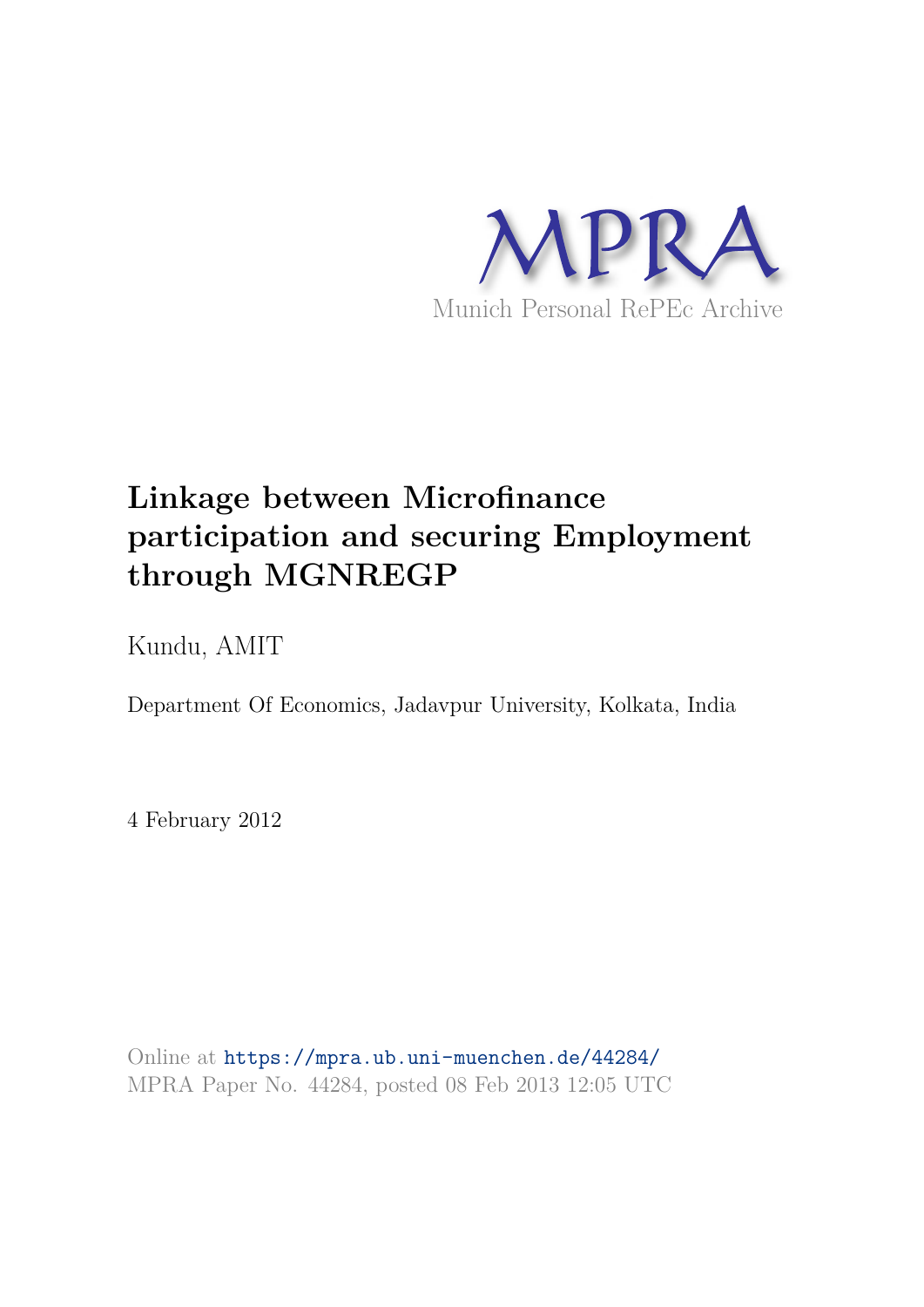## **LINKAGE BETWEEN MICROFINANCE PARTICIPATION AND SECURING EMPLOYMENT THROUGH MGNREGP**

#### **AMIT KUNDU**

## **Associate Professor in Economics, Department of Economics, Jadavpur University, Kolkata-700032, West Bengal, India E-Mail: [akundu1970@gmail.com,](mailto:akundu1970@gmail.com) akundu29@gmail.com**

#### **Abstract**

In this paper the relationship is assessed between participation in microfinance program under SGSY scheme through forming Self-Help Group and getting employment through Mahatma Gandhi National Rural Employment Guarantee Program (MGNREGP). Using Tobit Model with endogenous covariate method it is established that participation in microfinance program operating through joint liability credit contract help the rural households mainly the women to generate more social capital than the non-participant households which ultimately help them to get more information about different developmental program like MGNREGP initiated by the government. Hence, it came out from our investigation that microfinance participant member households get more number of man-days of employment through MGNREGP than the non-member households. It is also established from our investigation that households with higher average monthly income and less dependency ratio are less prone to demand job under MGNREGP.

Key words: Mahatma Gandhi National Rural Employment Guarantee Program, Microfinance, Self-Help Group, Social Capital.

*JEL Classifications: C24, D83, G21, J21, P25.*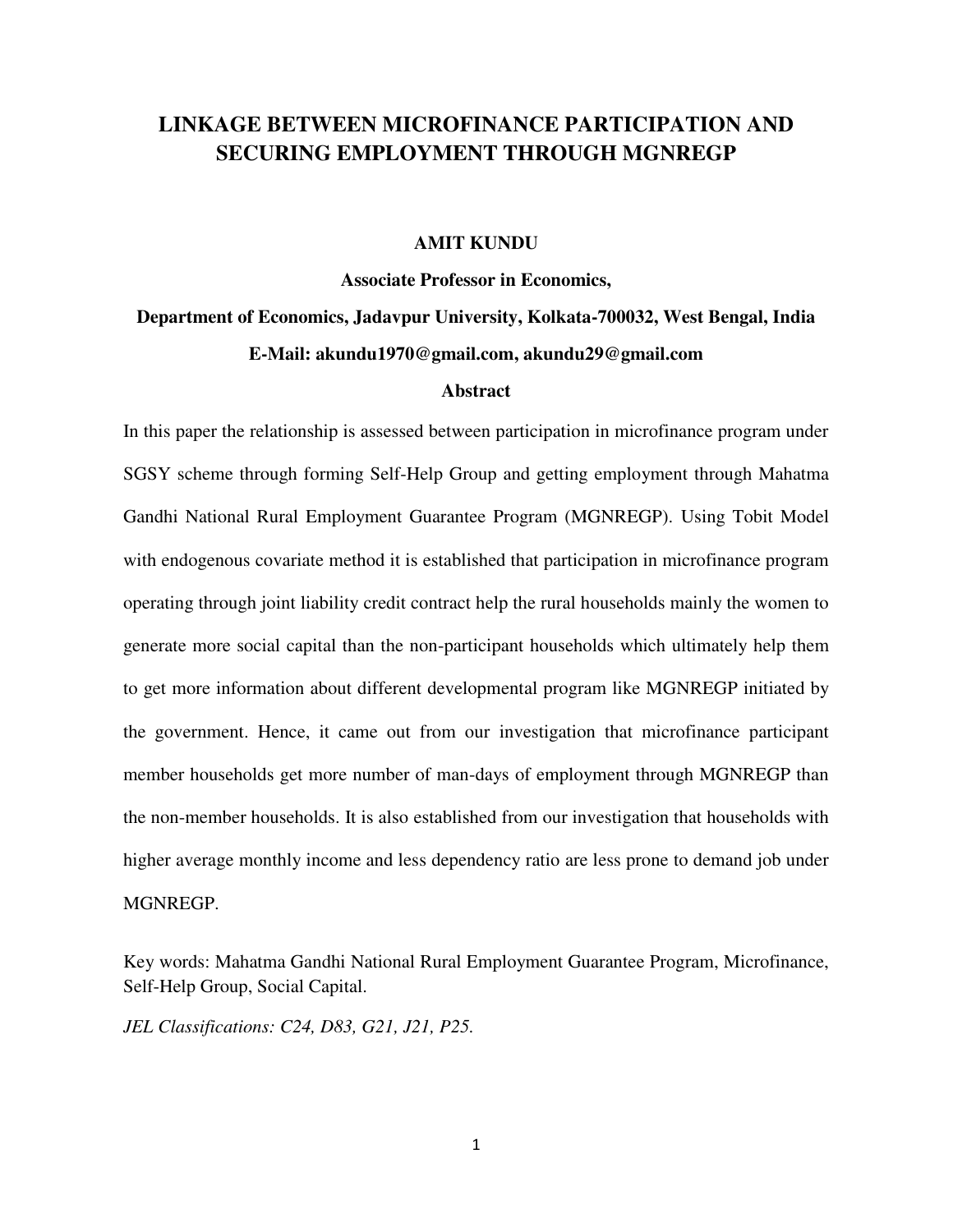### **LINKAGE BETWEEN MICROFINANCE PARTICIPATION AND SECURING EMPLOYMENT THROUGH MGNREGP**

#### 1. Introduction:

The National Rural Employment Guarantee Act (NREGA, 2005) which in October, 2009 renamed as Mahatma Gandhi National Rural Employment Guarantee Programme (MGNREGP) is a significant social policy initiative particularly for the rural people in India. It is instituted by an Act of the Parliament and treats employment as a right which contains provisions such as minimum wages, worksite facilities and mandatory participation of female workers. This programme is based on Keynesian concept of direct job creation by the government in an economy where we see the presence of unemployment and underemployment particularly in the rural sector. Its main objective is to provide enhancement of livelihood security of the households in rural areas of the country by providing at least 100 man-days of guaranteed wage employment at government decided wage rate to every household in unskilled manual work. Proper awareness of the local people about different aspects is necessary for proper implementation of this scheme. Shankar *et.al.* (2011) observed that a large majority of participant households did not properly know that they would receive additional wage if work was provided at a distance more than 5 km. or they are entitled to unemployment awareness if they were not provided with work within 15 days. So here we hypothesize that the rural households will be more prone to join under MGNREGP if the household possess more information about different scheduled components of the program. The work under MGNREGP is measured in terms of number of full man days of getting employment under this scheme in particular accounting years. But the question is how the information about the program can be reached to the targeted level of rural people. Information about other people, about what they are doing and the potential to influence their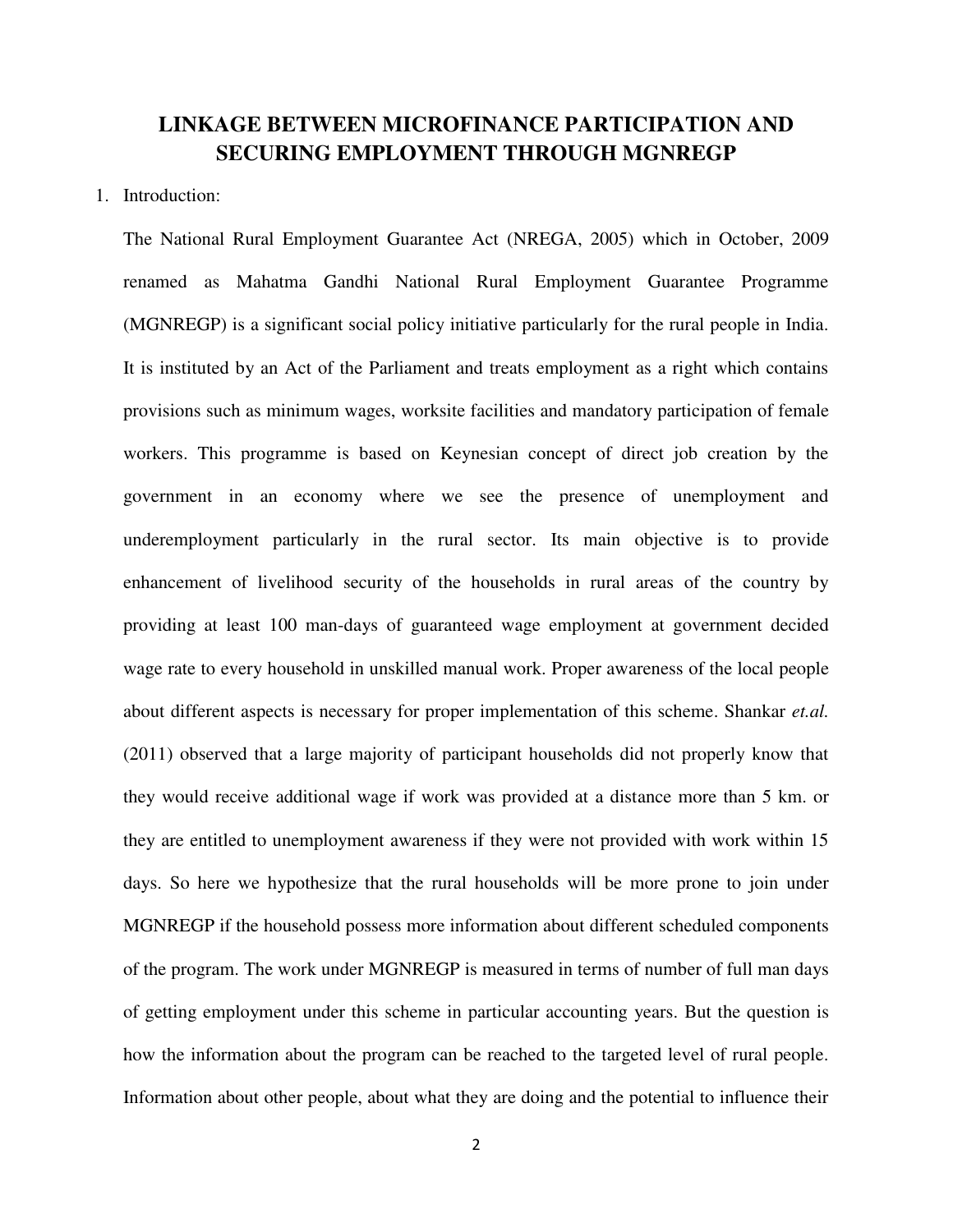behavior, each represents different facet of social capital. So we can claim generation of Social Capital among the rural households may help them to get more detail information about this employment program.

Social capital indicates connection with in the social network. The concept of social capital highlights the value of social relations and the role of co-operation and confidence to get economic results. It refers to the process between people which establishes network norms, social trust and co-operation for mutual benefits. Coleman (1988) has explained social capital as an asset which is generated among the people on group level which will help them to improve their knowledge in different aspects of life through interacting among the group members or with fellow villagers. It is actually close contract with friends, colleagues and fellow community members using which she can receive opportunities to use her physical as well as human capital. It can also be generated through interacting with organization like NGO or local panchayet or any development officer. Social capital of an individual is a nonmaterial enhancement of asset which can help her to get more information about different development programs taken by the government. World Bank in 2009 have also considered social capital as one of the vital resources to bring out the desirable outcomes for any development program. Like physical or human capital, social capital needs maintenance. Social bonds have to be periodically renewed and reconfirmed. Joint liability microfinance system through forming Self-Help Group is a way through which social capital not only can be generated but also can be maintained.

The joint liability micro-finance system is based on peer monitoring which actually plays the role of collateral during the disbursement of credit from the group. So in any Self-Help Group (SHG) we see the presence of trust among the group members: which entails a willingness to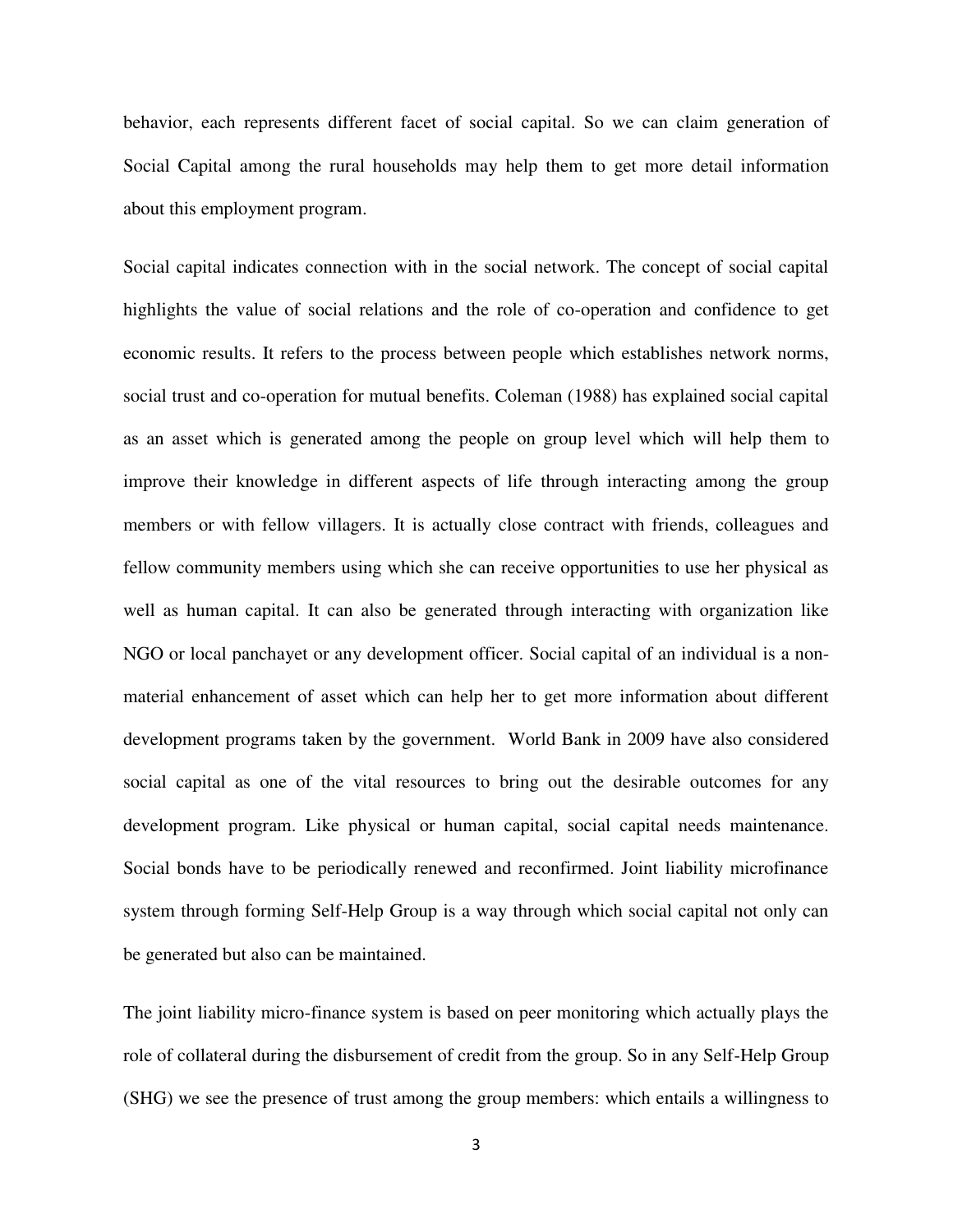take risks in a social context based on the sense of confidence that others will respond as expected and will act in mutually supportive way. We also see the presence of reciprocity among the group members when each group member acts as a benefit of other group members. Membership size is a crucial factor for generating social capital among the group members. Relatively small size permits closer ties among members and reduce costs of information within the group. Each SHG member has to present herself in the group meeting organized by the group she belongs which is happening at least twice in each month. This meeting encourages regular interaction among members of highly localized communities which was almost absent in rural communities particularly among the married women before group formation. It is also established that participation of a rural married woman in microfinance program through forming self-help group helps her to improve their intrahousehold decision making power (Kundu, 2011). This enhancement of empowerment helps her to come out from the narrow corner of the house and participate in different gram shabhas organized by local panchayet. More and more interaction of the SHG members with fellow group members as well as local panchayet members help them to get much more information about different welfare programs organized by local panchayet. MGNREP is such a welfare program taken by Government of India through local Panchayet which can help the rural people to get non-farm employment in their locality. In our research investigation we consider the microfinance program under Swarnajayanti Gram Swarojgar Yojona (SGSY), which has initiated by the Central Government as a poverty alleviation program with the help of local panchayat and District Rural Development Agency (DRDA). DRDA initiates and sustains the process of social mobilization for formation, development and strengthening of Self-Help Groups (SHG)s through facilitators which means the microfinance program is operating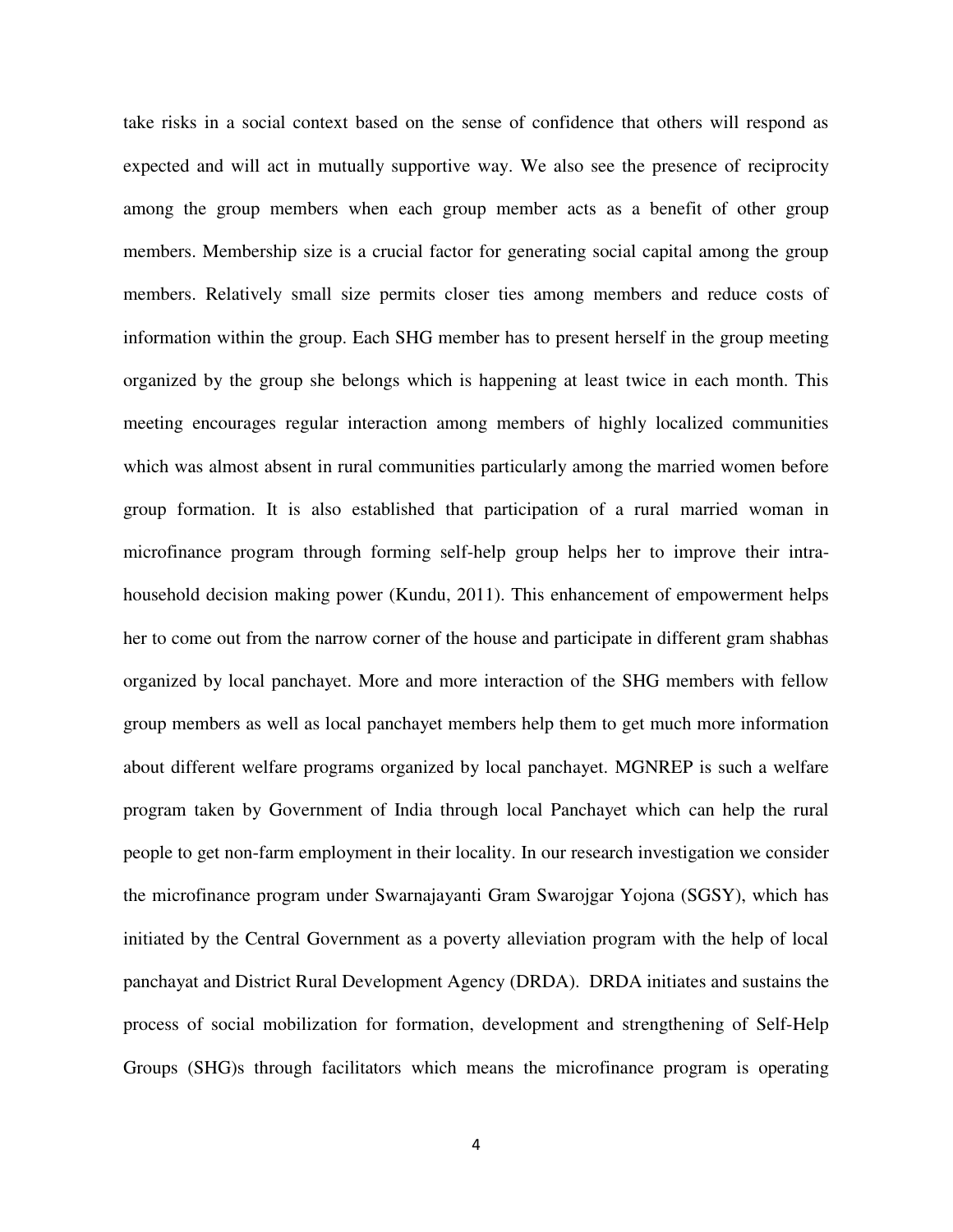through joint liability credit contract. Generally a group consists of 10-15 members. It was directed by the government of India that the groups will be formed by taking members mainly from the households who belongs to Below Poverty Level (BPL) category. The members of the SHG under this microfinance program are almost homogeneous in nature and they belong to almost same socio-economic background (Kundu, 2008).

The basic research objective of this paper is to investigate whether microfinance participation under SGSY scheme help the rural households to get comparatively more number of mandays of employment under MGNREGP through generating Social Capital than the nonparticipants. The paper is segregated in to different sections. In Section-2 we give a brief overview of literature. In Section-3 we shall discuss about the sample design and methodology used to investigate the above mentioned research problem. In Section-4 we shall mention the results of the main econometric exercise and in Section-5 we want to give the economic interpretation of the results and then we draw concluding observations of our paper.

#### **Section-2 : Overview of Literatures**.

Udry(1994) had shown that the information flows and close-knit relationship with in traditional society could overcome information asymmetries in credit market. Bardhan *et.al*.(2008) examined the relationship between political participation and its relation to local governance. They found that allocation of benefits across villages by local government displayed bias against poor and low-caste groups. These biases were larger in villages with more unequal land ownership and lower participation rate in the village meeting. Actually information always plays an important role for proper public service delivery. Pandey *et.al.* (2008) had observed that community based information campaigns in India were shown to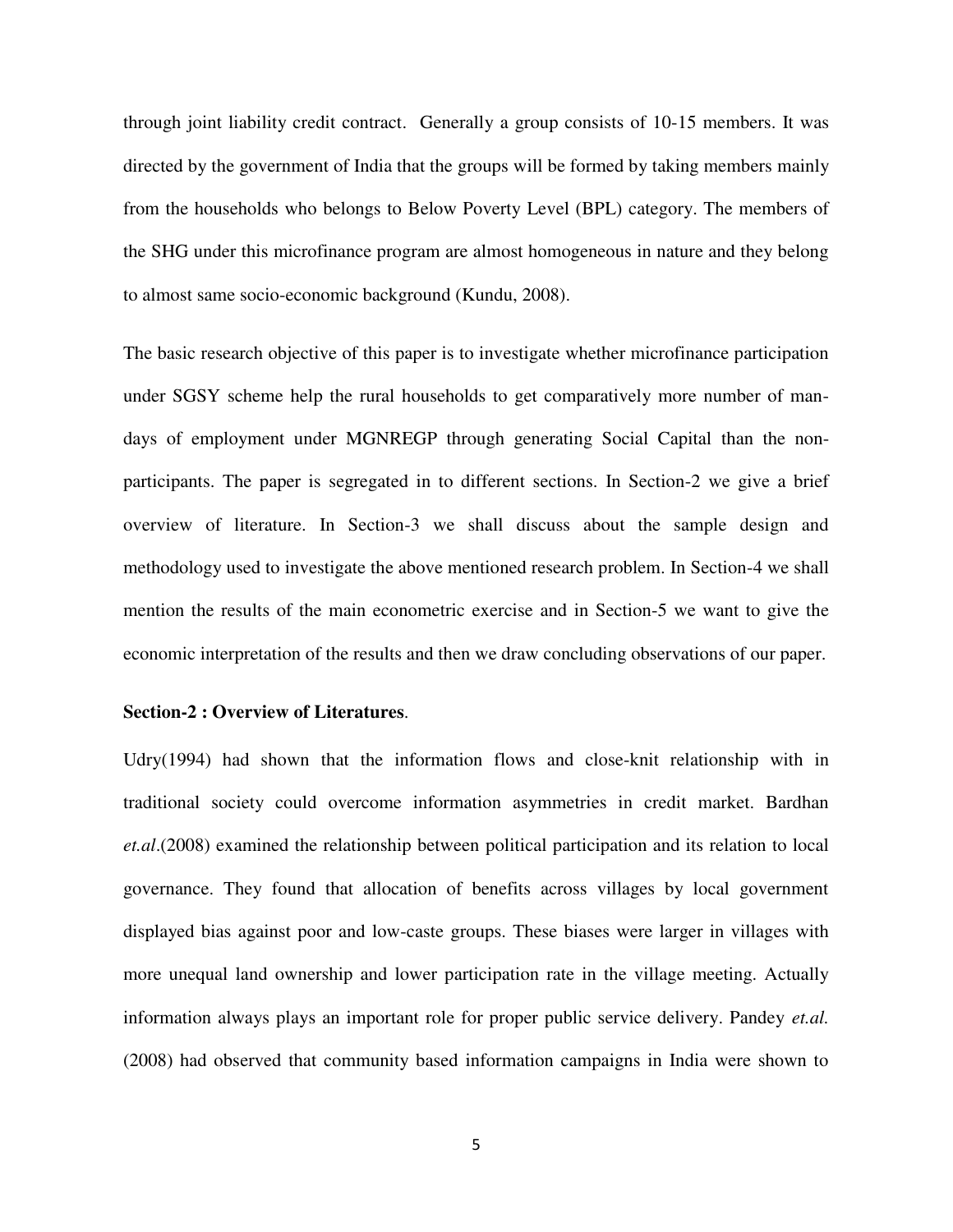have improved school presence at least in the short run. Kundu (2011) had proved that two public policies SGSY and NREGS can jointly bring happiness among the rural participants.

 Mayoux (2001) first observed that due to multidimensional aspects microfinance program under the joint liability system is effective enough to generate social capital among the rural women in the under developed countries. Actually microfinance helps building social capital to enhance degree of information sharing, democratic participation, collective decision making and sustainable development. Sustainable development requires combination of natural capital, physical capital and human capital. Microfinance program makes use of existing social capital in the society and link that to physical capital for faster economic growth. Microfinance participation helps in bringing wide political participation stronger interventions in decision making process and more bargaining position for poor women. Oksan (2008) had shown how microfinance participation can contribute to the political awareness and social activism through the process of development of social capital. Basangekar (2010) established that microfinance program implementation has created a social capital which has an empowering effect on SHG members. Shankar, Gaiha and Jha (2011) had shown that information can enhance the ability of the rural people particularly the acutely poor to get benefit from the scheme. They had shown that mainly the non-poor get the benefit of NREGA due to getting better information about the program than the acutely poor who had hardly attend public meetings and were not connected to social network properly. According to them social network as well as access to information increased the likelihood of participation of the affluent but decreased the likelihood of participation by the non-affluent and the poor. Again there should be a strong link between participation in microfinance through forming SHG and generation of social capital among the group members. So we can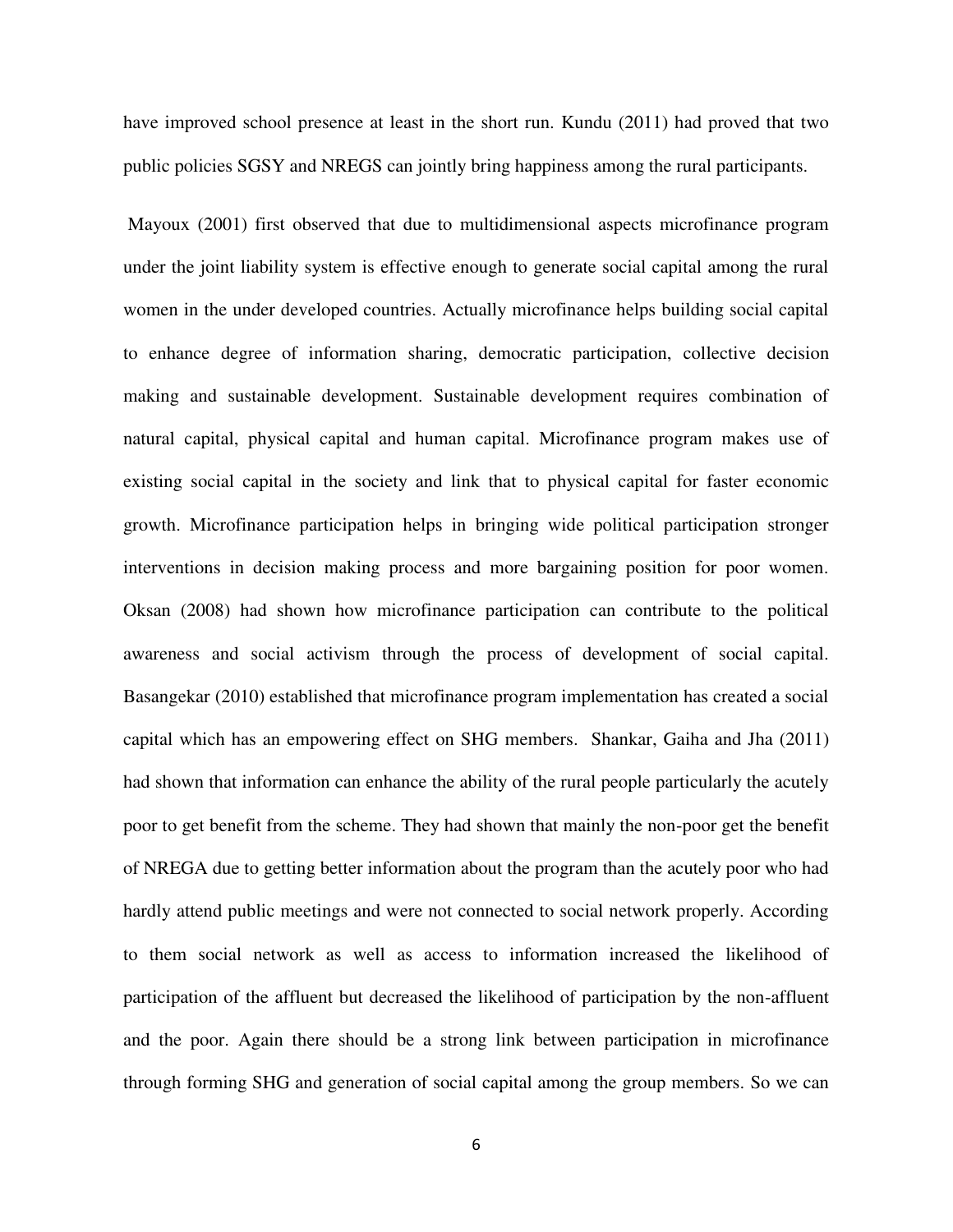claim that social connectivity can be enhanced through the participation of microfinance program under SGSY scheme which is to be operated with the help of local government like District Rural Development Agency (DRDA) run by the local panchayet. But no one has properly investigated to identify whether there is any link between two public policies initiated by Indian government to alleviate poverty?

#### **Section-3: Sample Design and Methodology**:

We initially have chosen three gram panchayets Gabberia, Ghateswar and Krishnapur of Mandirbazar block and two gram panchayets Dakhin Raipur and Digambarpur of Pathar Pratima block of South 24 Parganas district, (an economically backward district of West Bengal) as sample blocks and panchayets all of which are economically backward. From each panchayet, we have randomly chosen one village. Then we have to identify the Self-Help Groups under SGSY scheme in those sample villages which have formed between April to July 2007 because that time period is here considered as base line period (identified as  $t_1$ <sup>th</sup> period) in our investigation. The information about the time of formation of SHGs during that particular time period was collected from local panchayet offices. We have altogether found 33 such groups (19 of Pathar Pratima block and 14 of Mandir Bazar block). From each group we have chosen 7 members (from one group we have chosen 8 members) randomly. So total sample size of SHG members under SGSY scheme became 232. During the time of finalizing sample belongs to control group we have chosen the married village women from almost identical socio-economic background who had not yet joined in any SHG even at the end line time period i.e. at September-December 2009 (indicated as  $t_2$ <sup>th</sup> time period) from the same villages under same blocks. So total time span in our investigation is two and half years (from April-July, 2007 to September-December, 2009)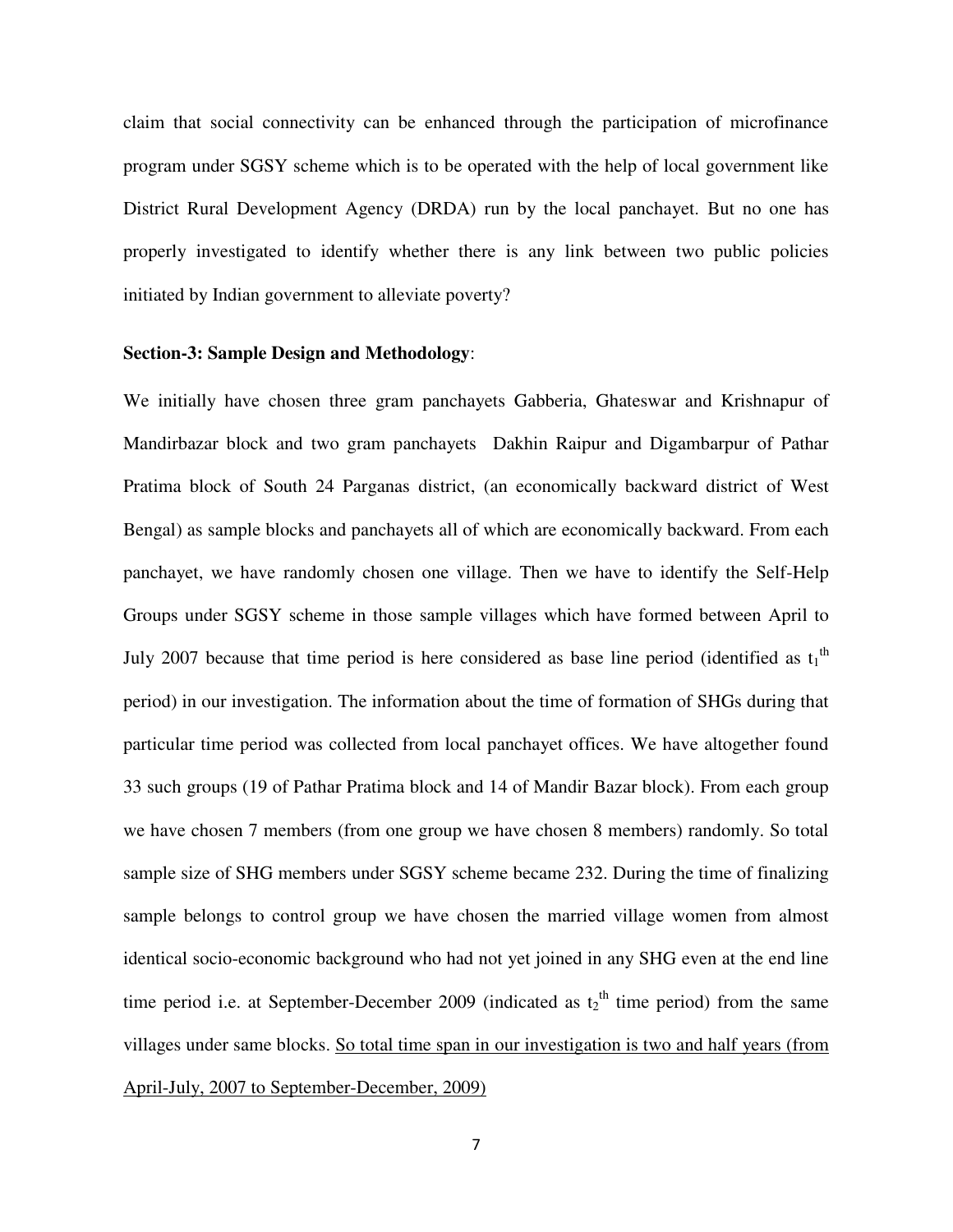Total sample size of the respondents belongs to control group after scrutinizing their responses became 156. Actually the end line survey was designed to cover the same respondents both members and non-members who had been covered in the baseline. So we have longitudinal data of two periods of each respondent both belongs to treatment group as well as control group. Comparison between the baseline and end-line data revealed possible changes in getting job through MGNEGP of both the participants as well as non-participant households.

In our investigation we have to find out the factors which can influence a rural household to demand as well as get more jobs through MGNEGP between the experimental time periods and to do that we have to consider the following linear equation:

$$
ANREGA_i = \alpha_0 + \alpha_1 VASSET_{t1} + \alpha_2 MINCOME_{it1} + \alpha_3 DRATIO_{it1} + \alpha_4 \overline{SCAPITAL}_t
$$

$$
+ \alpha_5 EDULEVEL_i + u_i ... (1)
$$

In the above equation  $ANREGA_i$  is average number of full man-days the i<sup>th</sup> household (either belongs to treatment group or belongs to control group) get job annually under MGNREGP between the  $t_1$ <sup>th</sup> time period and  $t_2$ <sup>th</sup> time period. Initially we have asked each respondent about total number of full man-days that respondent household has got job under NREGA between April-July 2007 to March 2008, April-2008 to March 2009 and from April 2009 to September-December 2009. Adding that, we have divided it by 2.5 to get ANREGA.

VASSET<sub>t1</sub> mainly includes the value of land owned by the i<sup>th</sup> household in the  $t_1$ <sup>th</sup> time period. The value of land is expressed here as the then market value. Landlessness is often treated as an important indicator of poverty. In West Bengal most of the farmers are marginal in nature. Same picture is also observed in South 24 Pargana District where most of the farmers cultivate paddy in the rainy season mainly for self-consumption. If the land is fertile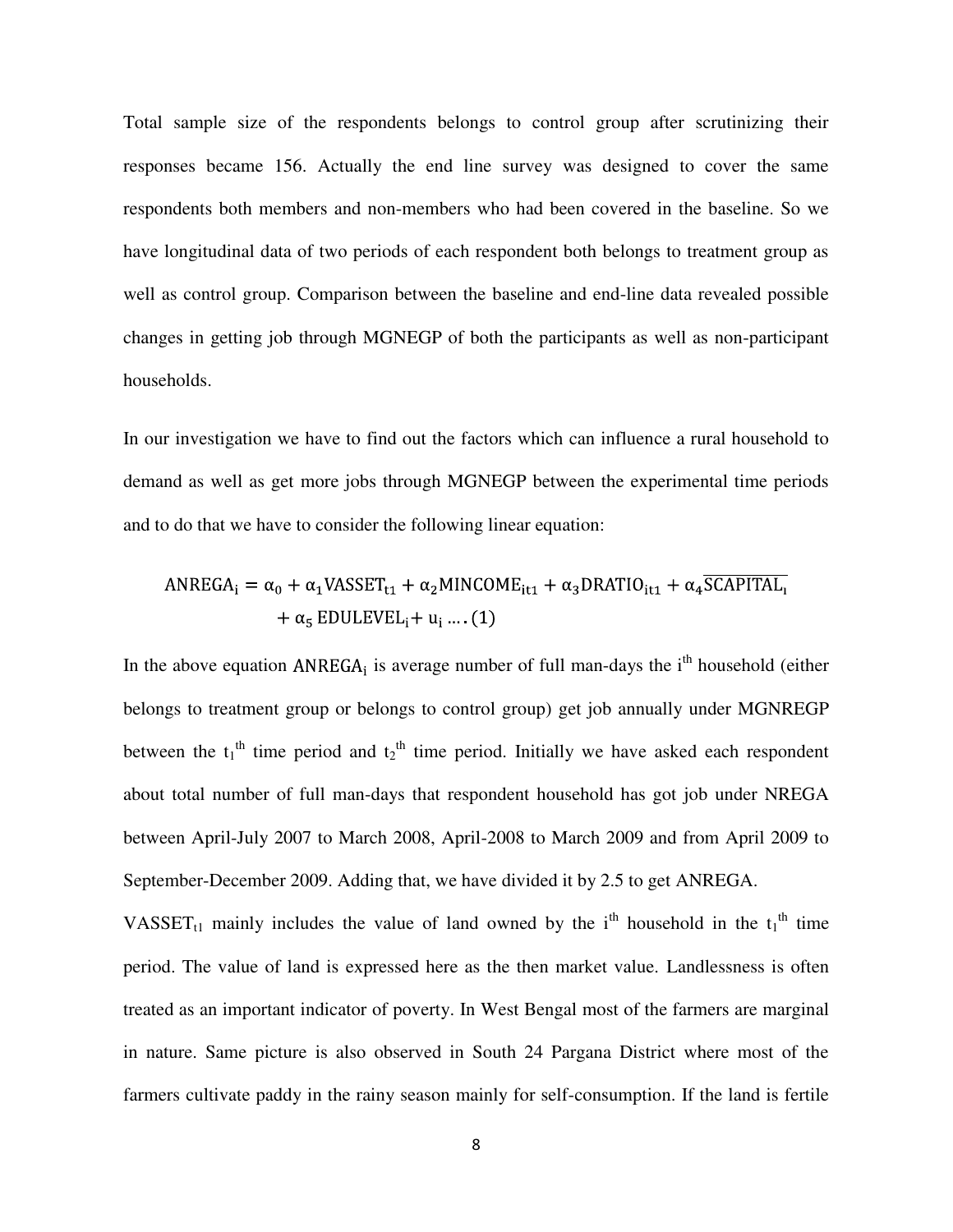and at least few minor irrigation facilities are there then the farmer household will obviously concentrate to cultivate different horticultural products. So it is possible that the ownership of fertile land with good market value can discourage the rural household to get job under MGNREGP because they have alternative sources of income. There are few differences in the value of land per bigha in Patharpratima block if we compare that with Mandirbazar block. Again the same block the value of land differs because of its fertility. The market value per bigha of land is more if it is more fertile. During the time of field investigation it was observed that the value of land in the sample villages of Patharpratima Block was around Rs.45000 per bigha i.e. one third of acre in base line period in our investigation but that price had increased up to Rs.55,000 to Rs.60,000 per bigha in the end line period. In the sample villages of Mandir Bazar block that prices were around Rs.50,000 per bigha in the base line period and Rs.60,000 to Rs.70,000 per bigha during the end line period.

Apart from land,  $VASSET_{t1}$  also accommodates the then market value of the shop if the respondent owns, the market value of ornaments and even consumer durables like cycles. Actually VASSET $_{t1}$  is the aggregate of the market values of different types of assets owned by the respondent households which they can sell in their distress and higher value of it indicates economic solvency of the respondent household in the baseline period.

MINCOME<sub>it1</sub> indicates the average monthly income of the sample household in the  $t_1$ <sup>th</sup> period considering the previous one year as reference year. We have also checked the correlation coefficient of VASSET<sub>t1</sub> and MINCOME<sub>t1</sub> and the value of it is 0.10. So we can rule out the possibility of Multi-co linearity in the above equation.

In MICOME we accommodate average monthly earnings from land and average (total) monthly wage income of the earning member(s) of the household both from farm and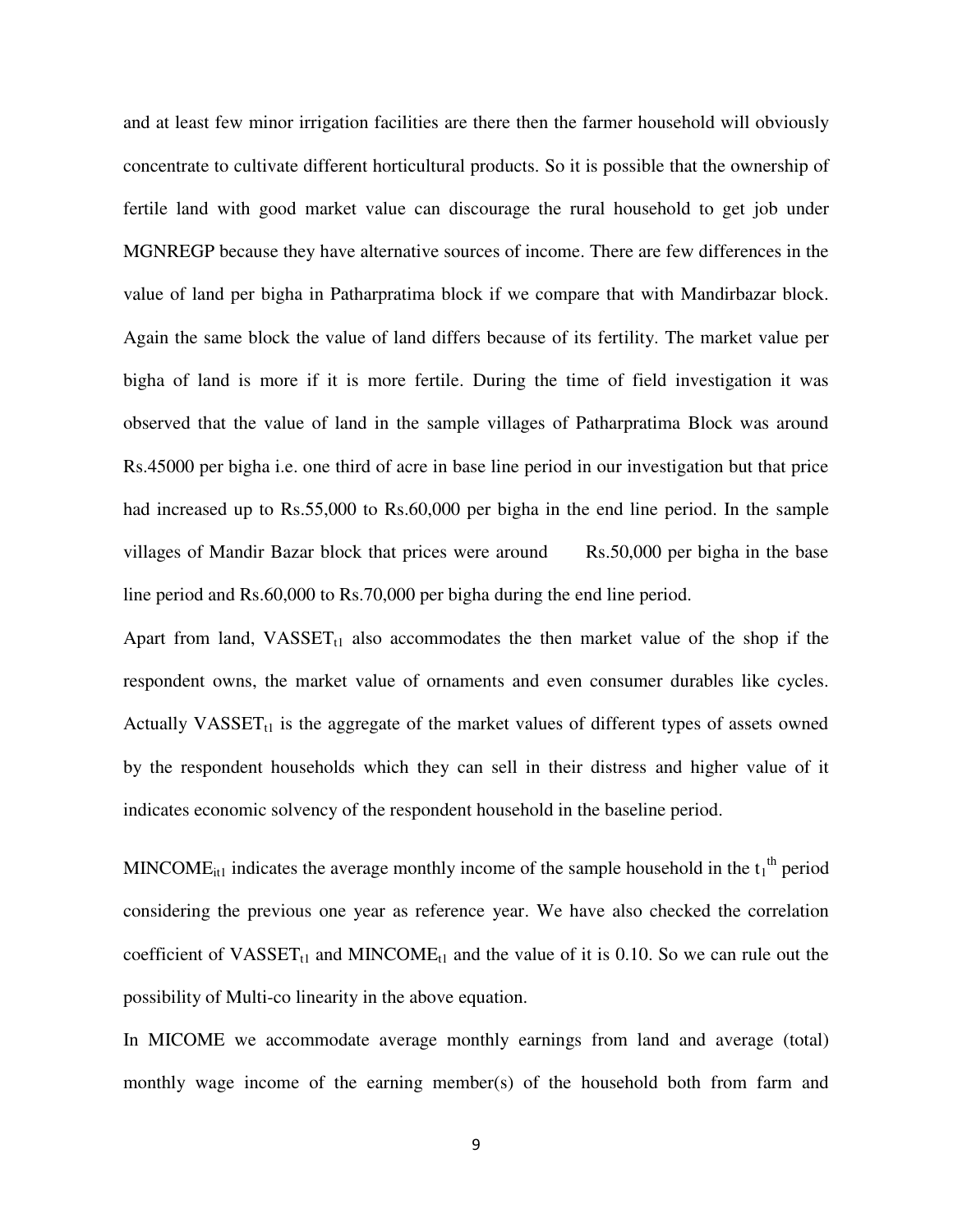nonfarm sector. This has to be considered because most of the sample households in our investigation are either landless or marginal farmer (who owns not more than 2.5 acres of land) and for livelihood they have to depend on multiple occupations. Though in India the poverty line is expressed in terms of Adult Equivalent Monthly Per-capita Consumption expenditure (MPCE), but it is difficult for a rural decision maker to calculate MPCE whereas she has almost clear idea about the average monthly income of the household she belongs. Hence, during the time of demanding job under MGNREGP, we consider MINCOME of the respondent household at the base line period as an explanatory control variable.

DRATIO<sub>it1</sub> indicates the dependency ratio of the i<sup>th</sup> household in the  $t_1$ <sup>th</sup> period where,

 $\text{DRatio}_i = \left[ \frac{\text{Total Adult Equivalent Family Member of the i}^{\text{th} \text{ household}}}{\text{Total Adult Equivalent Learning Member of the i}^{\text{th} \text{ household}}} \right]$ 

Dependency ratio is calculated on the basis of Adult Equivalent Scale. Following Townsend (1994) to get adult equivalent family members we have considered 1 for any adult member (both male and female), 0.25 for any member of that household up to six years of age and 0.5 for any member of the household between six and fourteen years of age and 0.75 between fourteen and eighteen years of age.

Higher dependency ratio indicates comparatively less number of earning members of the household. It can be expected that a rural household with larger dependency ratio may become more prone to demand job under MGNREGP.

EDULEVEL indicates the education level of the head of the family of the respondent household which is expressed here in terms of number of years of schooling. If (s)he is more educated then it is expected that (s)he should be much more aware about different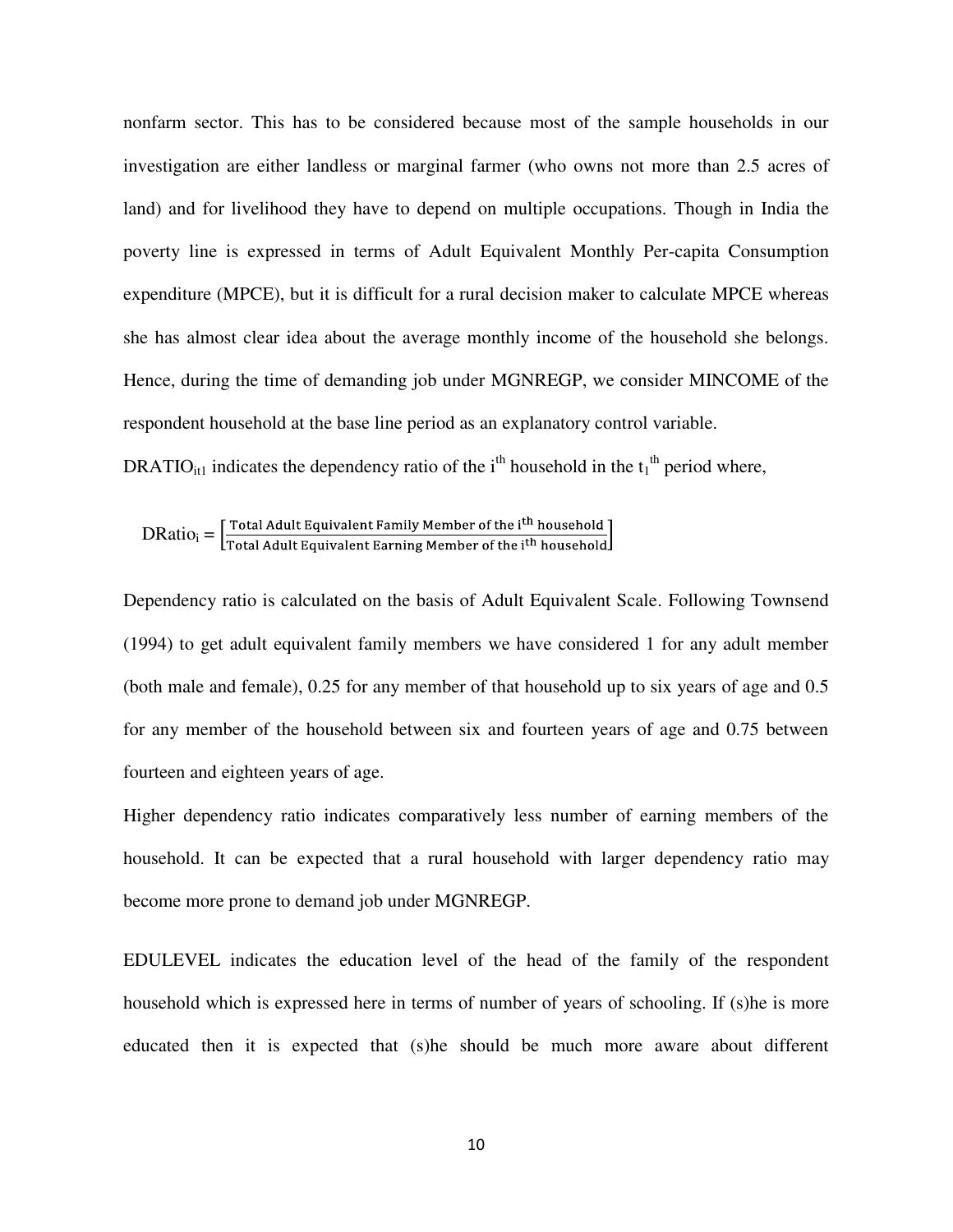governmental development programmes like MGNREGP. All the above explanatory variables here treated as control variables.

 $\overline{SCAPITAL_1}$  indicates  $=\frac{SCAPITAL_{it_1} + SCAPITAL_{it_2}}{2}$  i.e. the mean value of social capital index of the i<sup>th</sup> individual of the base line period and the 'end line' period. The method of calculating the Index is mentioned in the Appendix. This is the most important explanatory variable in our investigation. As the time gap between the base line period and the end line period is two and half years, it was quite difficult for the investigator to calculate social capital index of each individual in each year. So we have taken the value of the index of each respondent household only for the baseline period and for the end line period and then consider the mean value of the index as an explanatory variable in our investigation. Kundu (2012) have shown that the enhancement of the value of Social Capital Index is more among the SGSY participants than the non-participants. So it is expected that the mean value of the Social Capita Index is more among the SGSY participants than the non-participants and this higher mean value may help the member households to get more number of full man-days of employment through MGNREGP. In equation (1) we consider  $\overline{SCAPITAL_1}$  as endogenous explanatory variable which is correlated with  $u_i$  and the instrument of  $\overline{SCAPITAL_i}$  which is not correlated with  $u_i$  is SGSY as an instrumental variable. If a female member of the respondent household has joined microfinance programme under SGSY scheme in the baseline period through forming SHG and became member up to end line period then SGSY = 1 otherwise it is considered as 0.

So we have the following equation.

 $\overline{SCAPITAL_1} = \beta_0 + \beta_1 SGSY + \varepsilon_i$  ... ... ... ... ... ... ... ... ... (2)

The Regression result is  $\overline{SCAPITAL_1} = 1.88^* + 2.51^*SGSY + \varepsilon_1$ 

(.245) (.339)

Here  $\overline{R^2} = 0.28$  and  $\ast = >$  Significant at 1% level.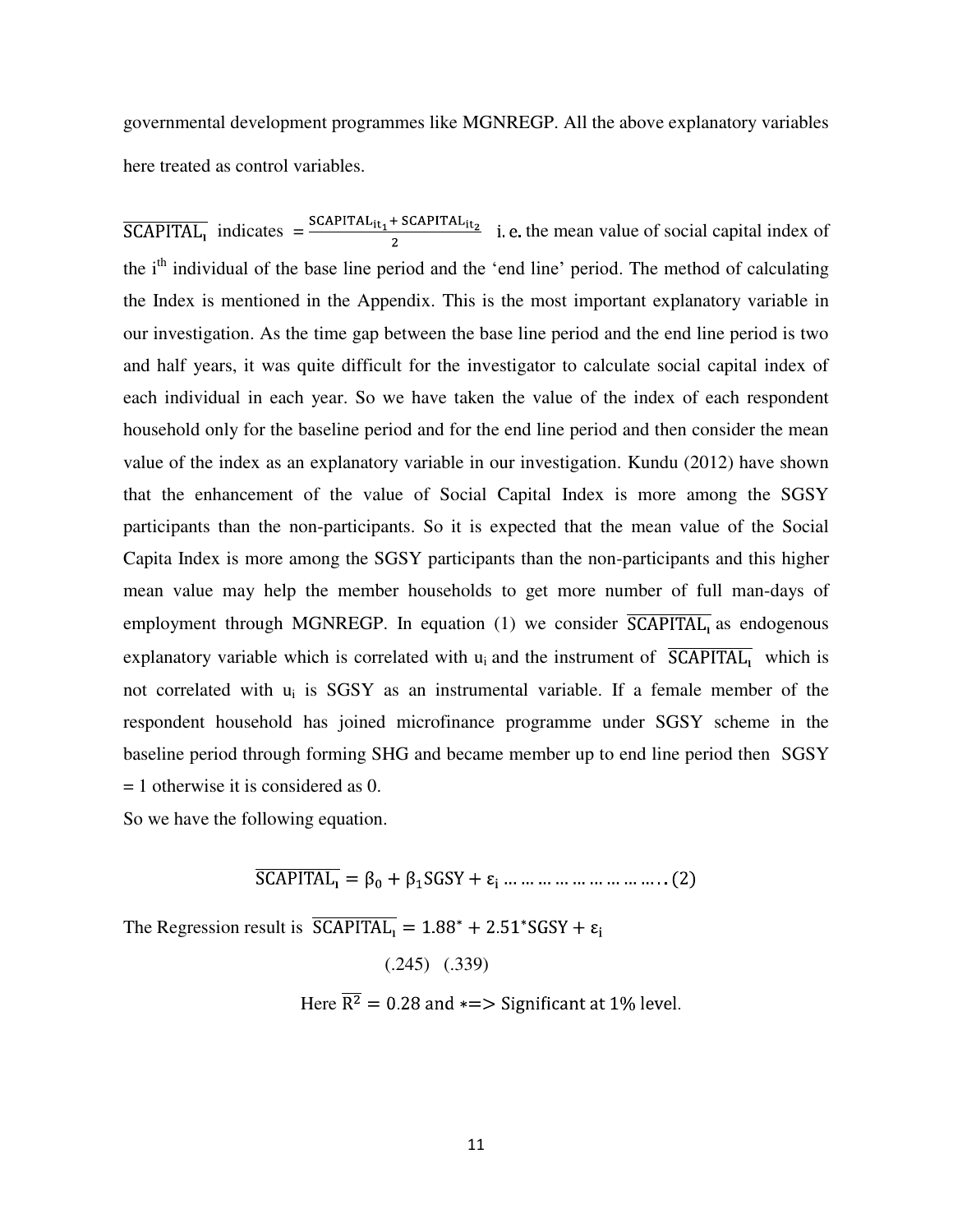The statistical significance of  $\widehat{\beta_1}$  establishes the fact that SGSY participation has a strong positive influence on the change of the value of her social capital index. So we can consider SGSY as an instrumental variable of SCAPITAL, and it is considered as uncorrelated with  $u_i$ .

Now from our sample observations we observe that for some individual households both belong to treatment group as well as control group  $ANREGA_i = 0$ . It came out from our field survey that out of 388 sample households, 140 households mainly belong to control group who did not get any employment through this scheme. Again out of 140 households, 133 households did not apply for job card even at the end-line period. Ignorance and lack of interest about the programme are the major causes behind that. This mainly happens of the sample households belong to control group. So in some cases the value of the explained variable in our regression is censored. If we assume that the disturbance term  $u_i$  is normally distributed then we can apply Tobit regression in equation (1) considering  $\overline{SCAPITAL_1}$  as endogenous explanatory variable where SGSY is treated as instrumental variable of **SCAPITAL** 

#### Section-4: Results

Before showing the regression result of Equation (1) we first mention the summary statistics of few important explanatory as well as explained variables all of which are given in Table-1.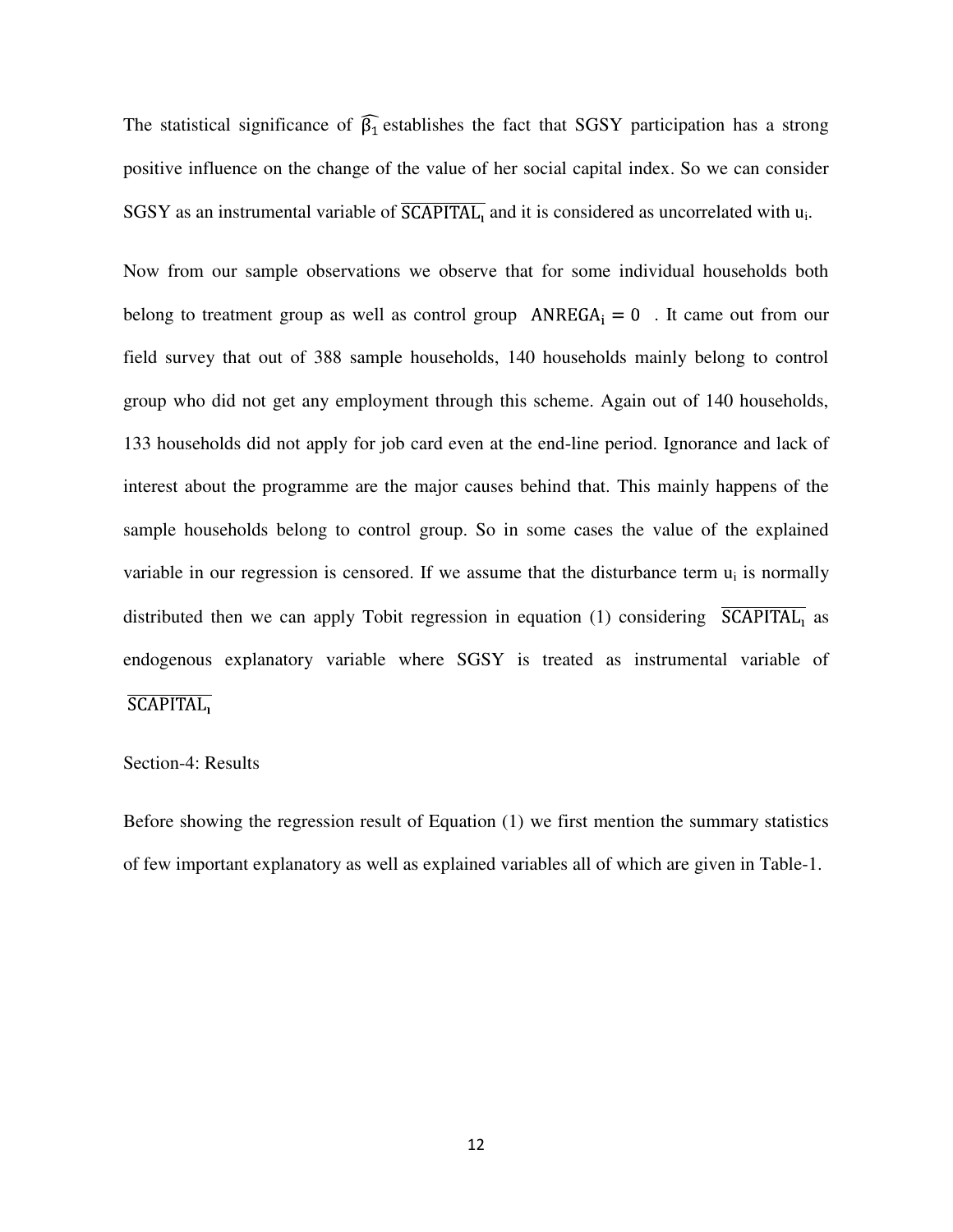| Name<br>of<br>the      | <b>SGSY Members</b> |                |          | Non SGSY Members |          |         |
|------------------------|---------------------|----------------|----------|------------------|----------|---------|
| Variable               | Mean                | Median         | S.D.     | Mean             | Median   | S.D.    |
| $NREGA_{t1}$<br>(just) | .061                | $\overline{0}$ | 2.86     | .053             | $\Omega$ | 3.29    |
| before the<br>base     |                     |                |          |                  |          |         |
| line period)           |                     |                |          |                  |          |         |
| $NREGA_{t2}$           | 22.31               | 20             | 19.23    | 16.21            | 15       | 12.26   |
| (within)<br>the        |                     |                |          |                  |          |         |
| experimental           |                     |                |          |                  |          |         |
| period)                |                     |                |          |                  |          |         |
| $VASSET_{t1}(Rs.)$     | 43773.19            | $\Omega$       | 73519.78 | 65263.123        | 50000    | 1357.88 |
| $MINCODE_{t1}(Rs.)$    | 1717.61             | 1804.35        | 691.57   | 1935.26          | 1700     | 1328.52 |
| SCAPITAL <sub>11</sub> | 5.75                | 6              | 3.92     | 6.23             | 7        | 2.87    |
| SCAPITAL <sub>12</sub> | 10.42               | 10             | 3.65     | 8.04             | 8        | 2.70    |

Table-1 : Summary Statistics of the Explanatory Variables and Explained Variables

Source: Calculated on the basis of data collected from field survey

From Table-1 it is clear that just before the baseline period (considering previous one year as reference year) very few rural households got job under MGNREGP in both the sample blocks. Lack of availability of fund to initiate the programme was the major cause of it. But within the experimental time period the SGSY member households got more number of full man-days job under MGNREGP on an average if we compare that to non member households. The expansion of MGNREGP among the households in the sample villages is not satisfactory. Low programme coverage among the needy rural households is the major reason behind low value of ANREGA.

It is also observed that the mean value of Social Capital index among the respondents belongs to SHG members under SGSY scheme is more than the nonmembers in the end line period.

Now the regression result of the Tobit model with endogenous covariate mentioned in Eq.(1) is shown in the Table-2.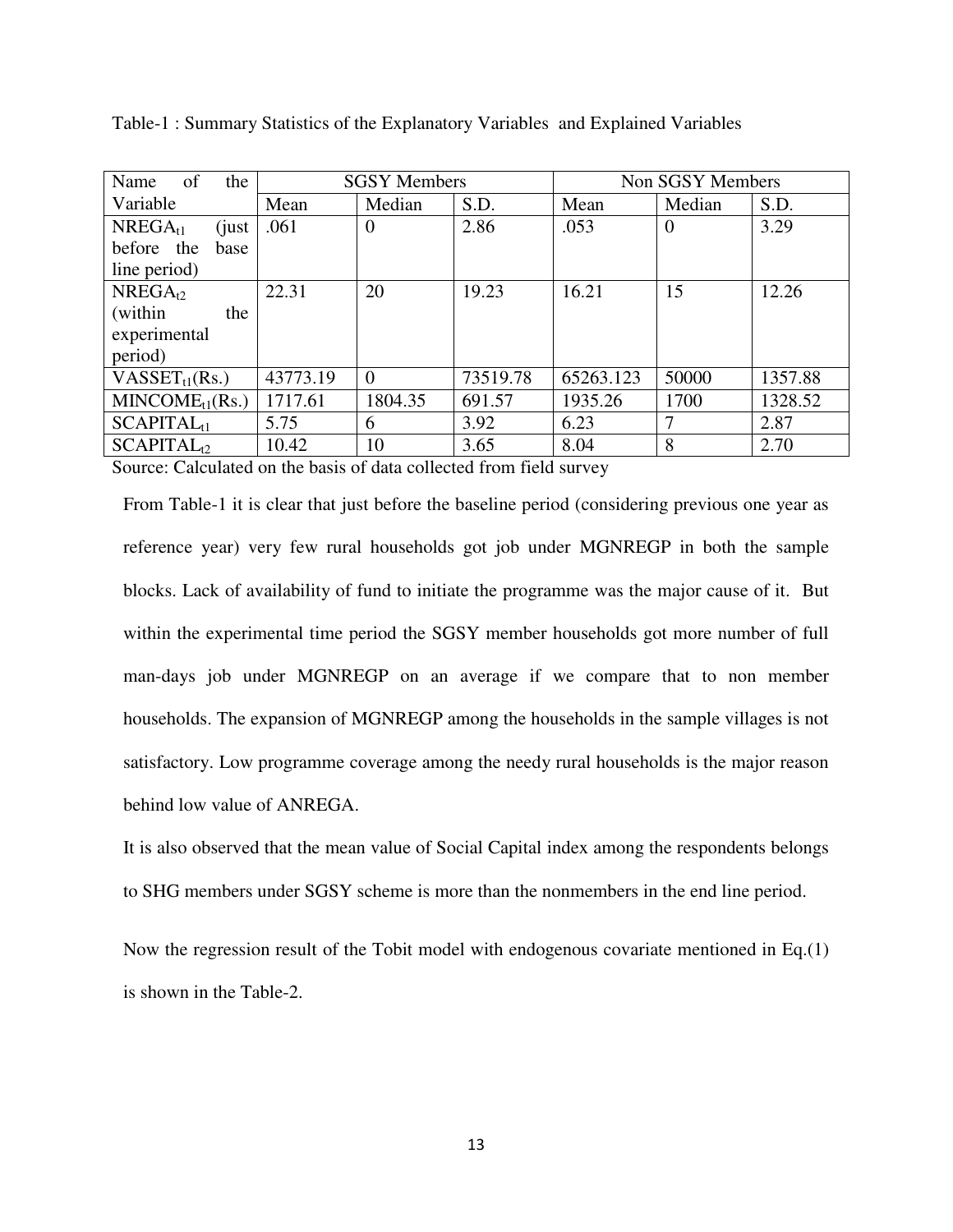| Name of the Explanatory Variable | Values of the Marginal Coefficients |
|----------------------------------|-------------------------------------|
| <b>VASSET</b>                    | .0011(.00078)                       |
| <b>MINCOME</b>                   | $-.3500*(.1010)$                    |
| <b>DRATIO</b>                    | $253.18**$ (111.78)                 |
| <b>SCAPITAL,</b>                 | $450.391*(68.861)$                  |
| <b>EDULEVEL</b>                  | $-60.283**$ (27.892)                |

Table-2: Regression result of Tobit Model with Endogenous Covariate:

Source: Regressed on the basis of data collected from field survey

Number of observations  $=$  388, Uncensored observation  $=$  248 and Left censored observation with ANREGA<sub>i</sub> = 0 is 140. The value of Wald  $\chi^2(5) = 57.38^*$  which establishes goodness of fit of the above model and can conclude that the covariates used in the regression model are appropriate. The value of the Wald test of exogeneity of the instrumental variable gives (alpha =0):  $\chi^2(1) = 22.19*$  which establishes the presence of endogeneity in at least one covariate in our model. So the point estimates of the Tobit model with endogenous covariate are consistent

Here  $*=$  Significant at 1% level and  $**=$  Significant at 5% level.

#### **Section-5: Discussions**:

It came out from field investigation that the regularity of the SHG members to attain meetings of gram shabhas and interaction with local panchayet office has improved within the experimental time period. Enhancement of empowerment due to participation in microfinance programme is one of the major causes behind that. Actually different development programmes initiated by the government is generally circulated at public meeting like gram shabha. Regular attendance of such meeting implies the presence of network externalities which enhances social capital among the microfinance participants more than the nonparticipants. We know that there is a strong positive correlation between social capital and social empowerment. The social empowerment help the SHG members to enhance their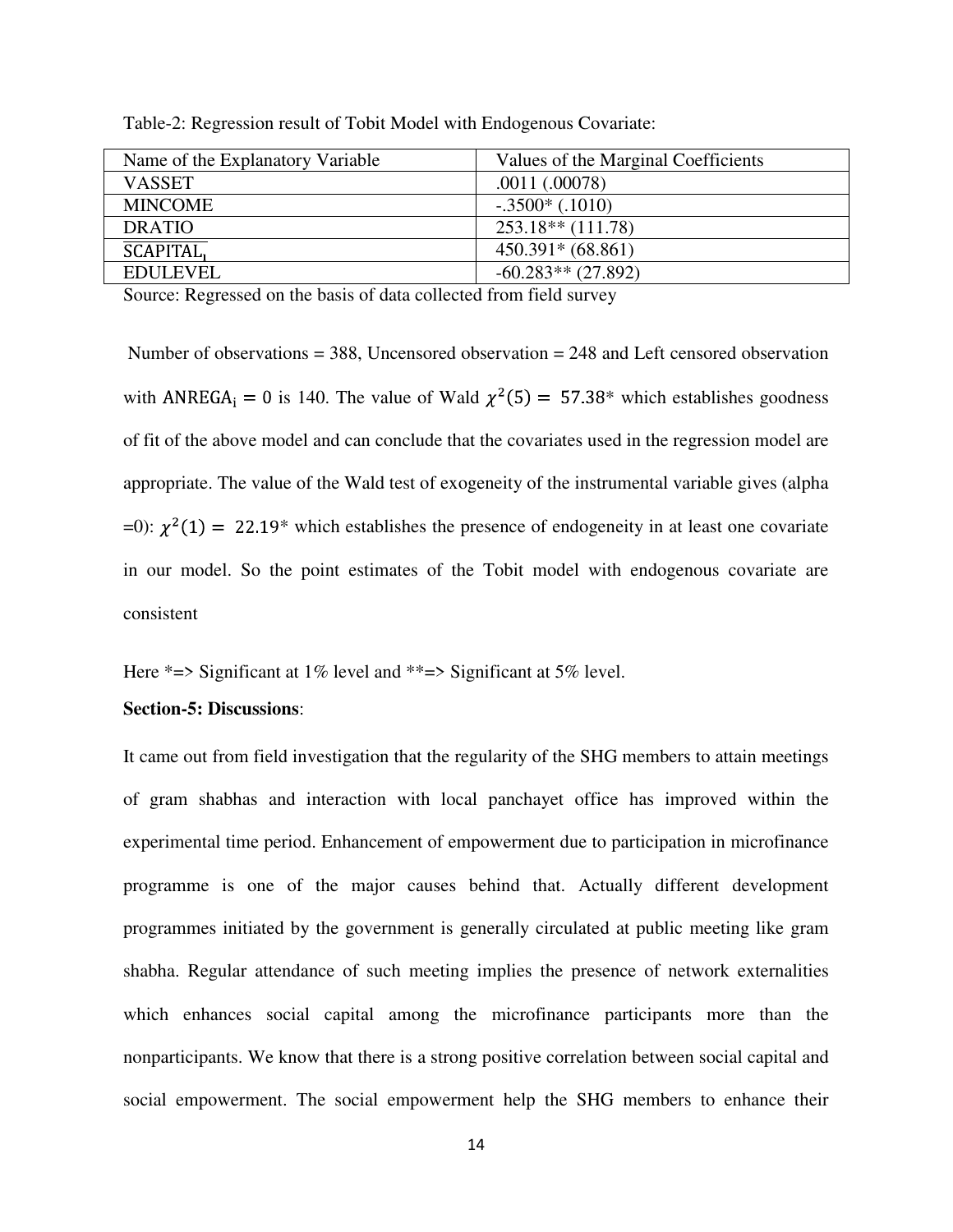knowledge about different government programme like MGNREGP due to which they can demand more job under the scheme from local panchayet because they can now meet and interact more with government officials and know the procedure of demanding job through MGNREGP. As there is no excess demand in getting job under MGNREGP in the sample villages in both the blocks, we can say that enhancement of social capital due to participation in microfinance programme under SGSY scheme help the SHG member households to get job in terms of more number of days through MGNREGP than the non-participant households.

 It is proved that the household with more average monthly income in the base line period is less interested to demand job under MGNREGP which proves that comparatively economically solvent households are less prone to demand job under MGNREGP.

It is also proved that a household with larger the dependency ratio is more prone to demand job under MGNREGP. Larger dependency ratio of a household reflects poverty of that household when poverty line is calculated in terms of adult equivalence monthly per-capita consumption expenditure

More educated the respondent, less will be her interest to enroll herself and her other family members to get job under MGNREGP.

But ownership of land or any other asset (which is represented as  $VASSET_{t1}$ ), does not play any significant role during the time of taking decision about demanding job under MGNREGP. This also establishes the presence of economic homogeneity in terms of the value of assets owned between the member households belong to treatment group and control group in the base line period.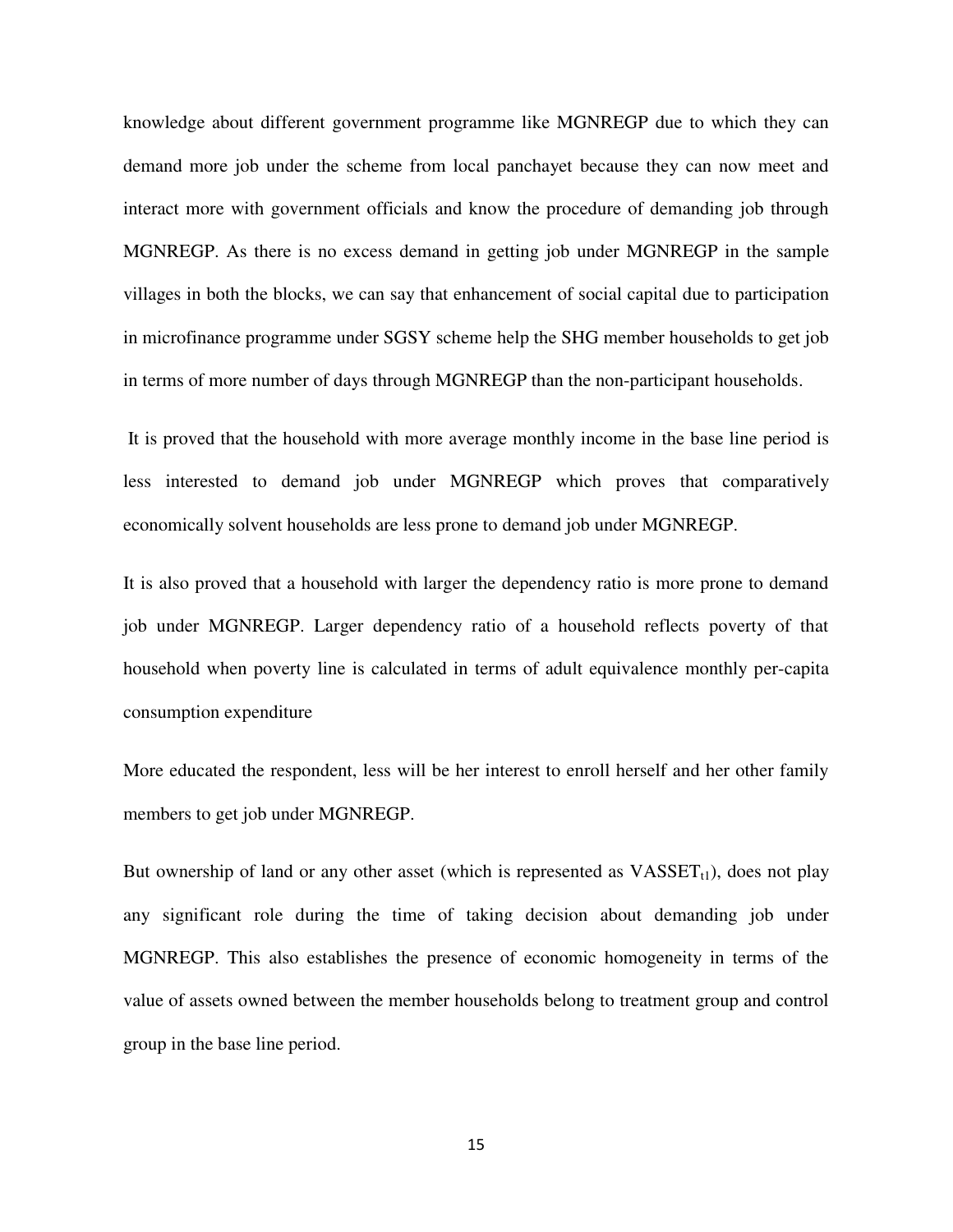#### **Conclusions:**

Most of the rural workers in India are unskilled and have little employment opportunities particularly in their own locality. MGNREGP is important for them because it can provide employment opportunity for those workers in their own village. Now to get proper information about this public policy, social capital always plays an important role. More social capital can be generated among the villagers through participating microfinance program under SGSY scheme and this enhancement of social capital help the member rural households to get more information about this public policy as well as more number of days of job through MGNREGP than the non-participant of SGSY households.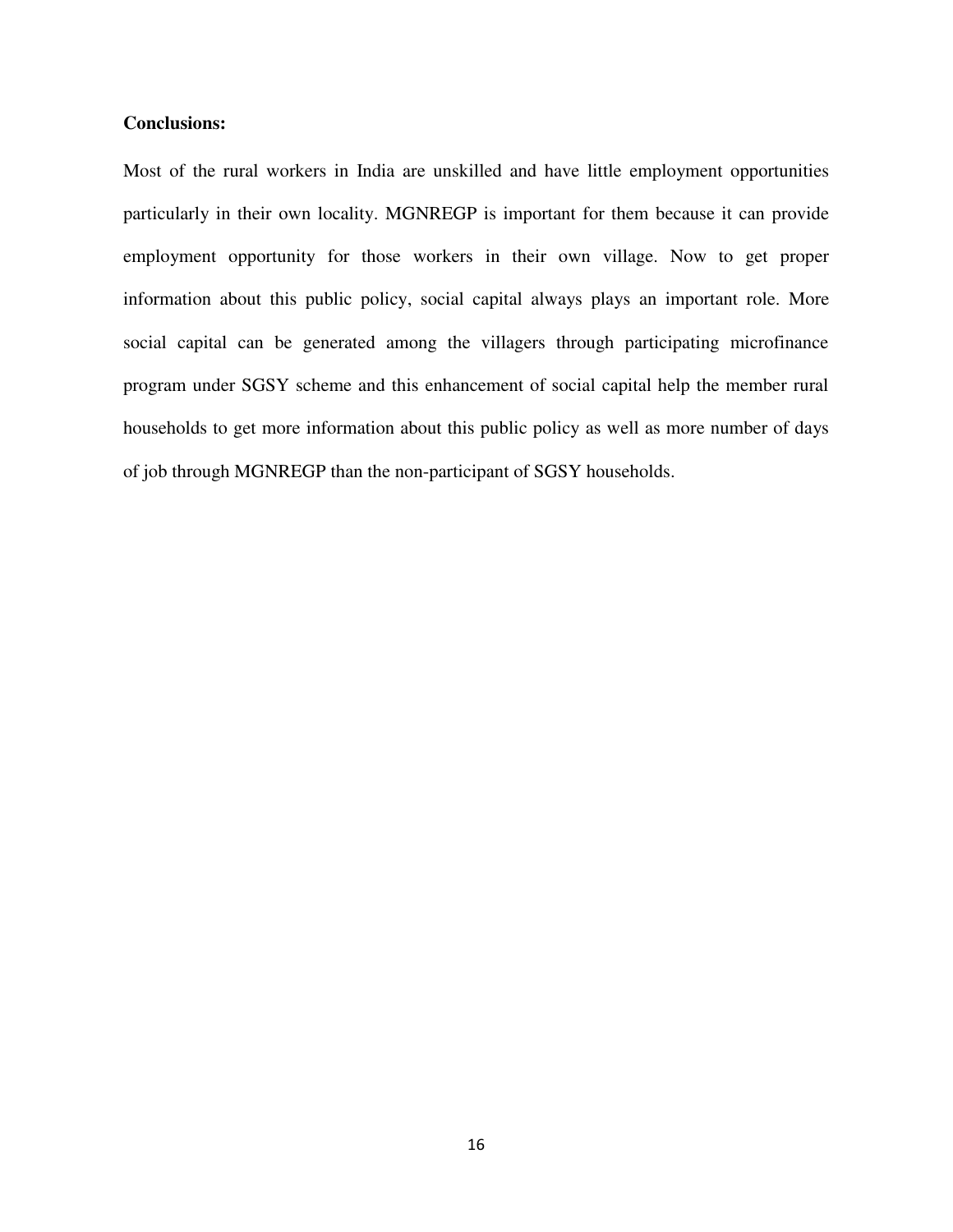#### Appendix-1

Method of Calculating Social Capital Index (asked either to the member or married nonmember women respondent both for 'baseline' and 'end line' period)<sup>1</sup>

| Name of the Variable                         | Points                             |  |  |
|----------------------------------------------|------------------------------------|--|--|
| Interaction<br>with<br>co-group              | Frequent-2, Normal-1, Nominal - 0  |  |  |
| members/neighbors outside the meeting        |                                    |  |  |
| Your<br>trust<br>co-group<br>on              | High-2, Normal-1, Not Impressive-0 |  |  |
| member/neighbor                              |                                    |  |  |
| Are you supportive with your co-group        | Always -2, It Depends $-1$ , No-0  |  |  |
| members if she fails to repay her loan       |                                    |  |  |
| with in stipulated time period?              |                                    |  |  |
| Awareness<br>child<br>education,<br>$\alpha$ | Good-2, Nominal -1, Nil-0          |  |  |
| vaccination and other family health          |                                    |  |  |
| related matters through interacting with     |                                    |  |  |
| your co-group members or other fellow        |                                    |  |  |
| village women                                |                                    |  |  |
| Can she participate in different gram        | Always-4, Not so often $-2$ , No-0 |  |  |
| sabhas according to her will?                |                                    |  |  |
| Interaction with SHG members or other        | Good-2, Normal-1, Nil-0            |  |  |
| villagers help you to get information        |                                    |  |  |
| about different financial and family         |                                    |  |  |
| matters                                      |                                    |  |  |
| Can you go outside without taking            | Always-2, Sometimes-1, Never-0     |  |  |
| permission from her husband                  |                                    |  |  |
| Can you cast your vote according to          | Yes-2, $No-0$                      |  |  |
| your will?                                   |                                    |  |  |
| Decision on Family Planning                  | Respondent-2, Both-1, Husband-0    |  |  |

The method of calculating Social Capital Index is constructed by the author himself.

References:

Bardhan .P, Mitra.S, Mukherjee. D and Sarkar.A. (2008): "Political Participation, Clientalism and Targeting of Local Government Programmes: Analysis of Survey Results for Rural West Bengal, India" *The Institute for Economic Development Working Paper Series*, Department of Economics, Boston University,

Basargekar .P. (2010): "Measuring Effectiveness of Social Capital in Microfinance : A Case Study of Urban Microfinance Programme in India", *International Journal of Social Enquiry*, Vol.1, No.2, pp.25-43.

Coleman .J.(1988): "Social Capital in the Creation of Human Capital" *American Journal of Sociology Supplement*, Vo.94, pp. S94-S120.

Kundu Amit (2008): Impact of SGSY Scheme on Self-Help Group Members in